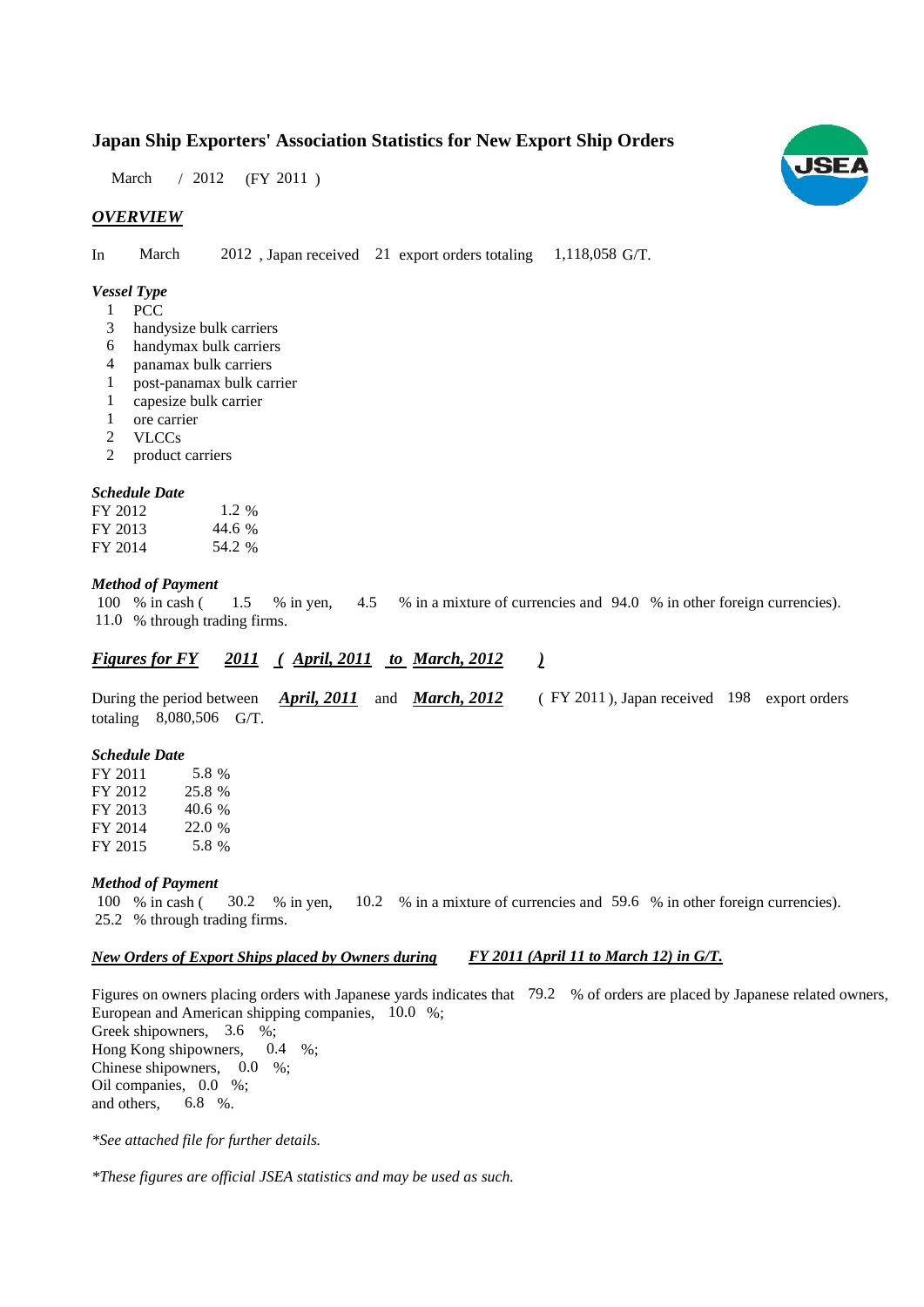## Based on Fiscal Year

JSEA (April 2012)<br>Jan 12 to Mar12 No. G/T No. G/T No. G/T No. G/T No. G/T No. G/T No. G/T No. G/TGeneral Cargos ( 8 329,500 8 492,922 1 59,500 0 0 1 61,050 1 59,500 11 672,972 2 120,550 Bulk Carriers | 282 10,773,060 111 3,914,540 28 1,141,710 12 601,800 9 309,590 16 682,458 176 6,650,098 37 1,593,848 Tankers | 12| 1,319,040|| 1| 2,100| 0| 1| 48,300| 1| 28,736| 4| 376,100| 7| 455,236|| 6| 453,136 Combined Carriers 0 0 0 0 0 0 0 0 0 0 0 0 0 0 0 0Others | 0| 0| 4| 302,200| 0| 0| 0| 0| 0| 0| 0| 4| 302,200|| 0| 0 Total 302 12,421,600 124 4,711,762 29 1,201,210 13 650,100 11 399,376 21 1,118,058 198 8,080,506 45 2,167,534 FY 2011 / FY2010 (%) | \* 195.9 | 57.9 | 97.2 | 43.3 | 76.9 | 108.6 | 65.1 | \*\* 71.0 In CGT 5,547,270 2,456,148 542,631 275,449 201,210 454,005 3,929,443 930,664 Description Apr 10 to Mar 11 Apr 11 to Nov 11 December 2011 January 2012<br>No. 1 G/T No. 1 G/T No. 1 G/T No. 1 G/T February 2012 March 2012 Apr 11 to Mar 12

*Figures for shipbuilding orders of 500 G/T and over for export as steel vessels placed with JSEA members are covered.*

\*FY 2010/FY2009

\*\*Calendar Year 2011

# New Export Orders Placed in March 2012 (FY 2011)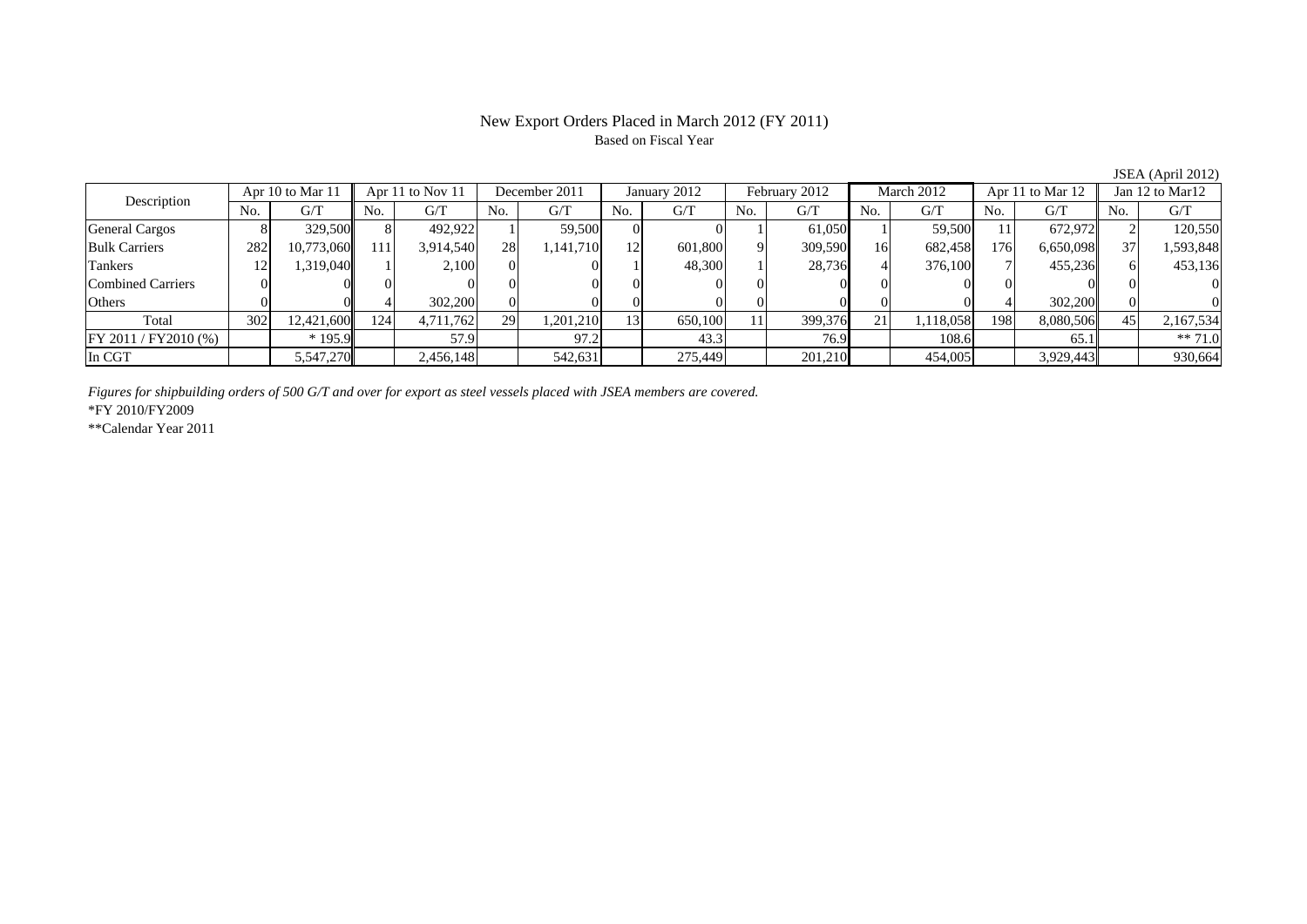#### Export Ships Delivered in March 2012 (FY 2011) Based on Fiscal Year

No. G/T No. G/T No. G/T No. G/T No. G/T No. G/T No. G/T No. G/T $G/T$ General Cargos ( 27 1,648,534 16 775,894 0 0 0 2 172,551 1 60,131 0 0 19 1,008,576 3 232,682 Bulk Carriers 254 11,398,272 171 7,090,000 16 524,975 37 1,561,271 24 885,869 31 1,532,085 279 11,594,200 92 3,979,225 Tankers | 75 | 4,100,842|| 42| 2,556,477| 3| 374,269| 3| 98,378| 2| 75,584| 5| 220,849| 55| 3,325,557|| 10| 394,811 Combined Carriers 0 0 0 0 0 0 0 0 0 0 0 0 0 0 0 0Others 2 13,616 0 0 0 0 0 0 0 0 0 0 0 0 0 0 Total 358 17,161,264 229 10,422,371 19 899,244 42 1,832,200 27 1,021,584 36 1,752,934 353 15,928,333 105 4,606,718 FY 2011 / FY2010 (%) \* 103.6 96.1 75.5 88.6 80.5 98.1 92.8 \*\* 89.9 In CGT | | 7,670,227|| | 4,646,768 | 368,858 | | 827,662 | | 493,489 | | 747,952 | | 7,084,729|| | 2,069,103 Description Apr 10 to Mar 11 Apr 11 to Nov 11 December 2011 January 2012 February 2012 March 2012 Apr 11 to Mar 12 Jan 12 to Mar 12 February 2012 March 2012 Apr 11 to Mar 12

*Deliveries of new shipbuilding orders of 500 G/T and over for export as steel vessels placed with JSEA members are covered.*

\*FY 2010/FY2009

\*\*Calendar Year 2011

JSEA (April 2012)